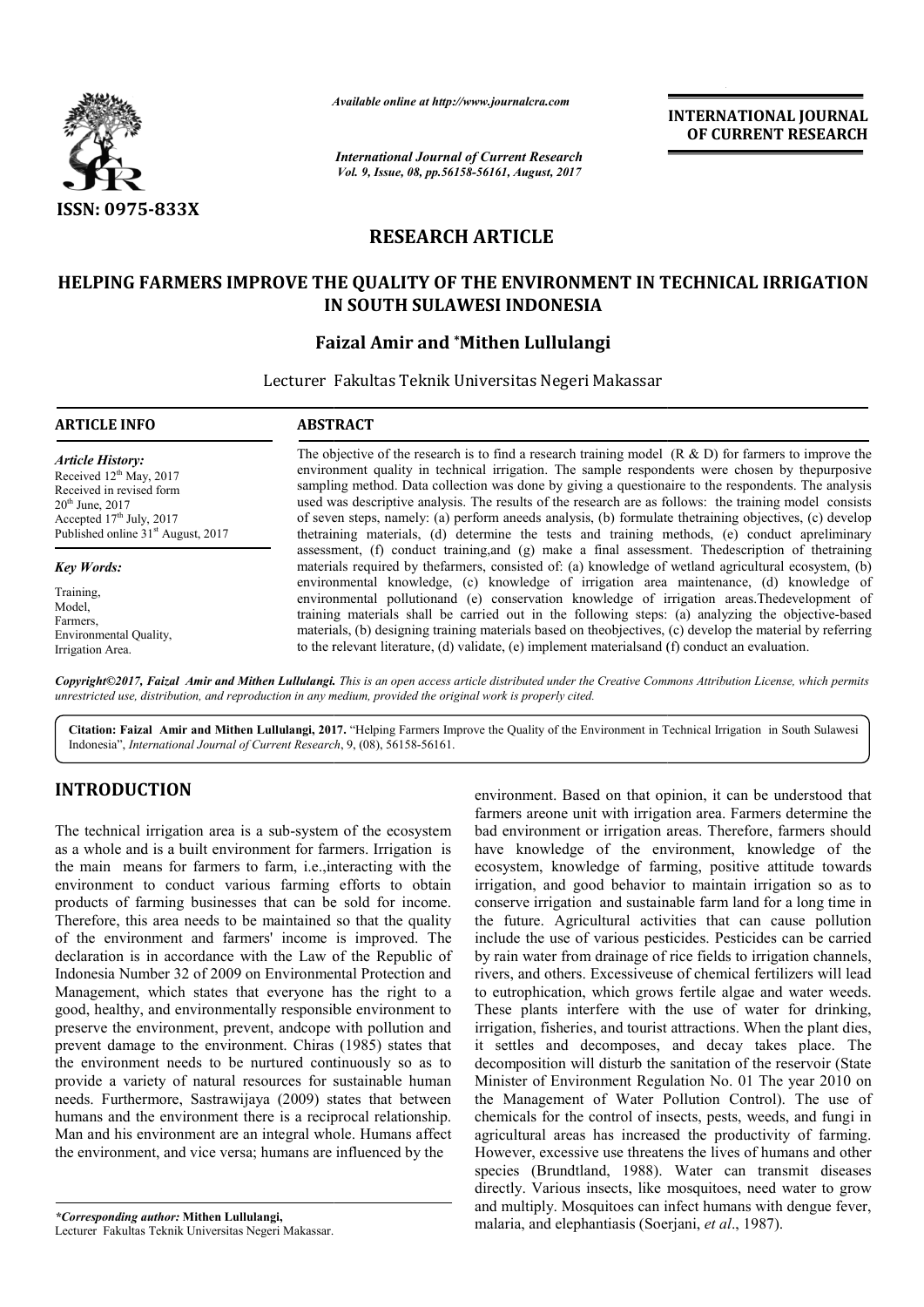It is known that the use of chemical fertilizers by farmers in agricultural areas has increased agricultural production, but excessive use decreases the quality of the environment. Excessive use of chemical fertilizers will disrupt the use of water for various purposes. Water in wetland farms is a place to grow and breed a variety of disease-carrying predators. Therefore farmers in irrigation areas need to be empowered so that they have sufficient knowledge, positive attitude, and sustainable behavior toward their environment. The research of Muhammad Ardi (2011), on the behavior of the community in maintaining the environment in agriculture in Soppeng Regency, found that the behavior of the people in irrigated agriculture areas in the aspects of (1) maintaining the tract is still low, (2) landslides are low, (3) repair and maintenance oftertiary channels and irrigation buildings are very low. Muhammad Ardi's (2012) research on thefactors that influence farmers behavior in farming and the preservation of the environment in some irrigation areas in South Sulawesi Province. The results of the research indicate that farmer behavior is strongly influenced by (a) ecosystem knowledge, (b) environmental knowledge, (c) environmental conservation knowledge, (d) farming knowledge, (e) attitudes toward the environment, and the environment. The study of Muhammad Ardi (2013) on the knowledge and attitude of farmers in farming and conservation of the environment in wetland, farmland and buffer zones in Soppeng Regency foundthat: (a) ecosystem knowledge, environmental knowledge, environmental conservation knowledge and knowledge about farmers' farming in wetland, moorland, and buffer zones is not sufficient for farming and conserving the environment, (b) farmers' attitudes towards the environment, and farmers' attitudes towards farming in these three areas have not been good.

The objectives of the research are: (1) to examine and find a training model to improve environmental quality continuously in the technical irrigation area, (2) to examine and find textbooks (teaching material) in the continuous improvement of environmental quality in thetechnical irrigation area. The various theories underlying this research are as follows: Goad (1982) in Hanrahmawan (2010) suggests a training model with the following steps: (1) analyze to determine training requirements; (2) design the training approach; (3) develop the training materials; (4) conduct the training; and (5) evaluate and update the training. Nadler (1982) developed a training model known as The Critical Events Model (CEM) or an open training model with the following steps: (1) determining the organization's needs; (2) specifying task implementation specifications; (3) determining learning needs; (4) formulating objectives; (5) determining the curriculum; (6) choosing a learning strategy; (7) determining the source of learning; and (8) conducting training; Then back to determine the needs. This rotation aims to see the advantages and disadvantages of training that have been implemented. Friedman and Elaine (1985) put forward six stages of the training process. The six stages are as follows: (1) awareness of need; (2) analyzing the problems; (3) knowing options; (4) adopting a solution; (5) teaching a skill; and (6) integration in the system. Djudju Sudjana (1993) developed a training model with the following steps: (1) conducting recruitment of training participants, (2) identifying needs, sources, and possible barriers; (3) determining and formulating training objectives; (5) conducting preliminary evaluation of the trainees, (6) implementing the training process, (7) carrying out the final evaluation of the activity, and (8) carrying out the evaluation of the program

training. Banathy in Sanjaya (2011) designed a learning program consisting of six stages as follows: (1) analyzing and formulating objectives; (2) formulating test criteria; (3) analyzing and formulating learning activities; (4) designing systems; (5) implementing, and (6) making improvements and changes based on the evaluation. Dick and Carey in Sanjaya (2011) designed a training model that starts from (1) identification of objectives, (2) formulating the test, (3) developing learning strategies according to goals, and (4) evaluating. The various training and learning models that have been proposed are a reference or foundation for finding a model for training of farmers in technical irrigation areas in order to improve sustainability. The Law of the Republic of Indonesia No. 32 of 2009 on the Protection and Management of the Environment, states that the environment is a system that is a unity of space with all objects, and living things including human beings and their behavior that determines the life and welfare of human beings and other living creatures. Further Soerjani, *et al*. (1987) statedthat the environment is a living system in which there is human intervention ofthe ecosystem order.

If environmental knowledge, attitudes toward the environment, knowledge, and behavior of farming, and farmer behavior maintain good irrigation areas, the irrigation areas will not experience degradation. Irrigated areas that suffer from degradation do not benefit farmers. Soemarwoto (1985), suggeststhat environmental degradation poses an environmental risk, not environmental benefits. Soerjani, *et al* (1987), said that the nature of environmental management by humans is how humans make efforts to improve human quality, while environmental quality is also getting better. Irrigation by Dumairy (1992) and Pasandaran (1991) is an artificial procurement of water supply, both ground water, and surface water, to support agricultural development. Adequate irrigation facilities will increase agricultural production, farm income, and the economy as a whole. This concept brings increased efficiency and effectiveness of irrigation in the form of watersaving technology. Although there is already a water distribution arrangement on an irrigation system, farmers' competition in water use is difficult to avoid. This fact is in line with what Siy (1982) proposes, that farmers who have greater access to water supplies rarely pay attention to water consumption that exceeds their needs. Furthermore, Levine (1980), suggests that the mechanism of water use in irrigation areas should be expanded and be made efficient by incorporating additional functions necessary for the operating system, namely the maintenance of basic means of irrigation and handling of farmers' disputes arising from water problems.

#### **RESEARCH METHODS**

The research approach used is development research, with the following steps: (1) conducting survey research to study the training model and teaching materials; (2) developing teaching materials and models to continuously improveenvironmental quality in technical irrigation areas. Research location is the technical irrigation area in South Sulawesi Province. The sample area is selected by the purposive sampling method that is, the Langkemme irrigation area in Soppeng Regency. The Langkemme irrigation area is one of the technical irrigation areas that irrigates large rice fields, where the environment in this irrigated area is poorly maintained. The research respondents were chosen by thepurposive sampling method. Respondents of this researchwere 25 people fromthe leadership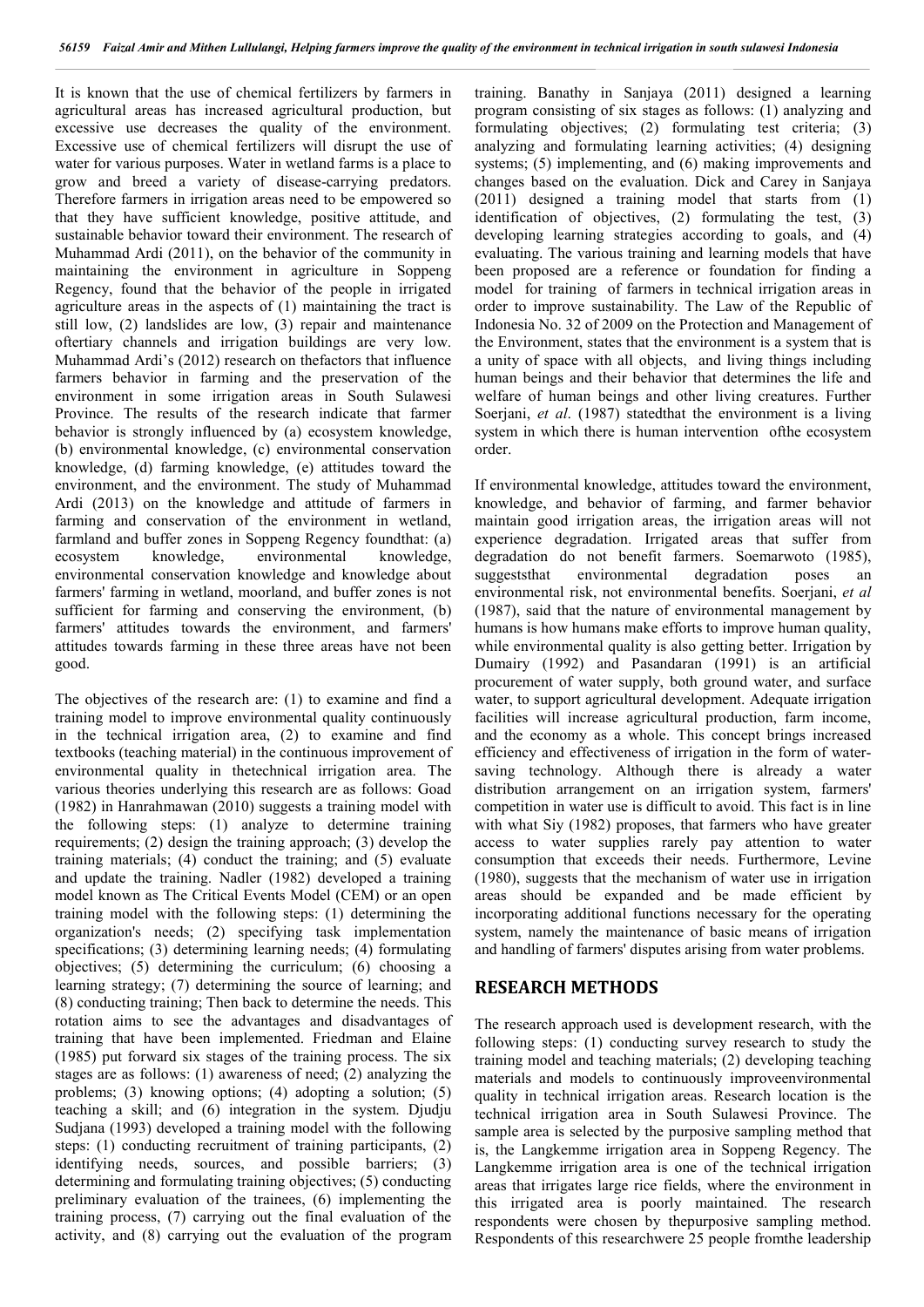and employees of the Regional Environment Service, the Public Works Service (irrigation), the Forest Service, the Agriculture Service, andthe Community Leaders (Farmers), each consistingoffivepersons. The variables or concepts to be considered are: (1) a suitable training model for farmers' development in improving environmental quality in a sustainable manner in theLangkemme irrigation area; and (2) description of training materials along with their development to improve environmental quality in a sustainable manner in theLangkemme irrigation area. Data collection was done by giving questionnaires to respondents whose contents involvedthe determination of thetraining model and training materials. The model and teaching materials were validated by relevant experts. Data analysis used was qualitative descriptive analysis.

### **RESULTS AND DISCUSSION**

The training models found in the effort to improve the environmental quality in a sustainable manner in the technical irrigation areas were as follows: (1) conducting needs analysis; (2) formulating training objectives; (3) developing training materials; (4) determining the test and training methods; (5) conducting an initial assessment (6) conducting training; and (7) making a final assessment. Needs analysis wasdone to know exactly what knowledge wasneeded by farmersto improve the environmental quality continuously in thetechnical irrigation areas. Training objectives were formulated to determine the competencies required by thefarmers in an effort to improve the environmental quality in a sustainable manner in thetechnical irrigation areas. Training materials weredeveloped based on the needs of the farmers to meet their competence in an effort to improve environmental quality in a sustainable manner inthe technical irrigation areas. To measure the initial ability and end-ability of the trainees, a test was developed based on existing training materials. To maximize the time and effort, the training methodwasdetermined so that there was good communication between the farmers and trainers. Before thefarmers were given training, they were given a test to determine their initial competence (knowledge and attitudes toward the environment) in an effort to continuously improve the environmental quality in the technical irrigation areas.

Implementation of the training wascarried out in the following steps: (1) determining the training ground; (2) determining the trainees; (3) giving direction to the trainees and equalization of perceptions about the training objectives; (4) supplying the farmers withtraining materials based on predetermined objectives; (5) providing an opportunity for the farmers to ask questions that are not yet understood; (6) the trainer responding to all questions and providinga more detailed explanation so that the farmerscouldunderstand the training materials; (7) the trainer providing a reinforcement of the core material that is difficult for a farmer to understand; and (8) the trainer terminating the training activity by first providing direction and motivation for the next training. After all the training materialshadbeen submitted, the test to determine the improvement of competence of thefarmers based on thetraining objectives that have been formulatedwas administered. This finding is supported by Goad (1982) in Hanrahmawan (2010), Nadler (1982)and Friedman and Elaine (1985), which states that the training model begins with needs analysis, material delivery, and evaluation. Description of thetraining materials needed bythe farmers in an effort to improve environmental

quality in a sustainable manner in technical irrigation areas are: (1) knowledge of wetland agricultural ecosystem; (2) environmental knowledge; (3) knowledge of irrigation area maintenance; (4) knowledge of environmental pollution; and (5) conservation knowledge of the irrigation areas.

The knowledge of wetland agricultural ecosystems is a reciprocal relationship between all living and non-living beings that exist in wetland farming areas (technical irrigation areas) including the peasants whoinfluence each other and form a system. The knowledge of this ecosystem must be understood by the farmers so that theycan maintain the irrigation area in a sustainable manner. Environmental knowledge in technical irrigation areas is dominated by wetland farms and in it, there areobjects and power including humans that determine the condition of the space. This environmental knowledge should be owned by thefarmers so that theycan maintain thesustainable irrigation areas. Irrigation maintenance, as well as the trunk, secondary channel, tertiary channel, irrigation building, and sewer, must be maintained by thefarmers. Therefore, thefarmers should have knowledge about how to maintain irrigation areas so that theirrigation areas do not cause harm to thefarmers and the government. The entry of certain organisms in irrigation areas which resulted from the irrigation areas continuously decreasing inquality is called environmental pollution. For example, the use of excessive pesticides and chemical fertilizerscan result in environmental pollution. The farmers must understand the elements that can harm farming and harm the health of farmers. In this way, the farmers will remain healthy in trying to farm in irrigated areas that do not experience degradation.

Conservation knowledge in irrigation areas involves knowledge of all known elements for continuouslyimproving theenvironmental quality in the technical irrigation areas. Therefore, thefarmers in irrigation areas should understand the elements related to improving the quality of the environment. In this way, thefarmers can behave well in maintaining the irrigation areas in a sustainable manner. This finding is in line with Soerjani, *et al*. (1987) and Soemarwoto (1985), who statedthat the environment consists of two parts, namely the physical environment and social environment;this environment needs to be nurtured so as to benefit humans in the future. Training materials weredeveloped in the following steps: (1) analyzing objective-based materials; (2) designing training materials based on objectives; (3) developing the material by referring to the relevant literature;  $(4)$  validating;  $(5)$ implementing materials; and(6) conducting an evaluation. This finding is in line with what was proposed by Trianto (2012), Morrison, Ross,and Kemp (2004), Molenda (2003), and Dick andCarey (2001), who stated that material development begins with analyzing materials, developing, and evaluating the materials.

#### **Conclusion**

1. The training model for the farmers to improve sustainable environmental quality in thetechnical irrigation areas in South Sulawesi consists of seven steps, as follows: (a) conducting needs analysis; (b) formulatingtraining objectives; (c) developing training materials; (d) determining the tests and training methods; (e) conducting preliminary assessments (f) conductingtraining; and (g) making a final assessment.